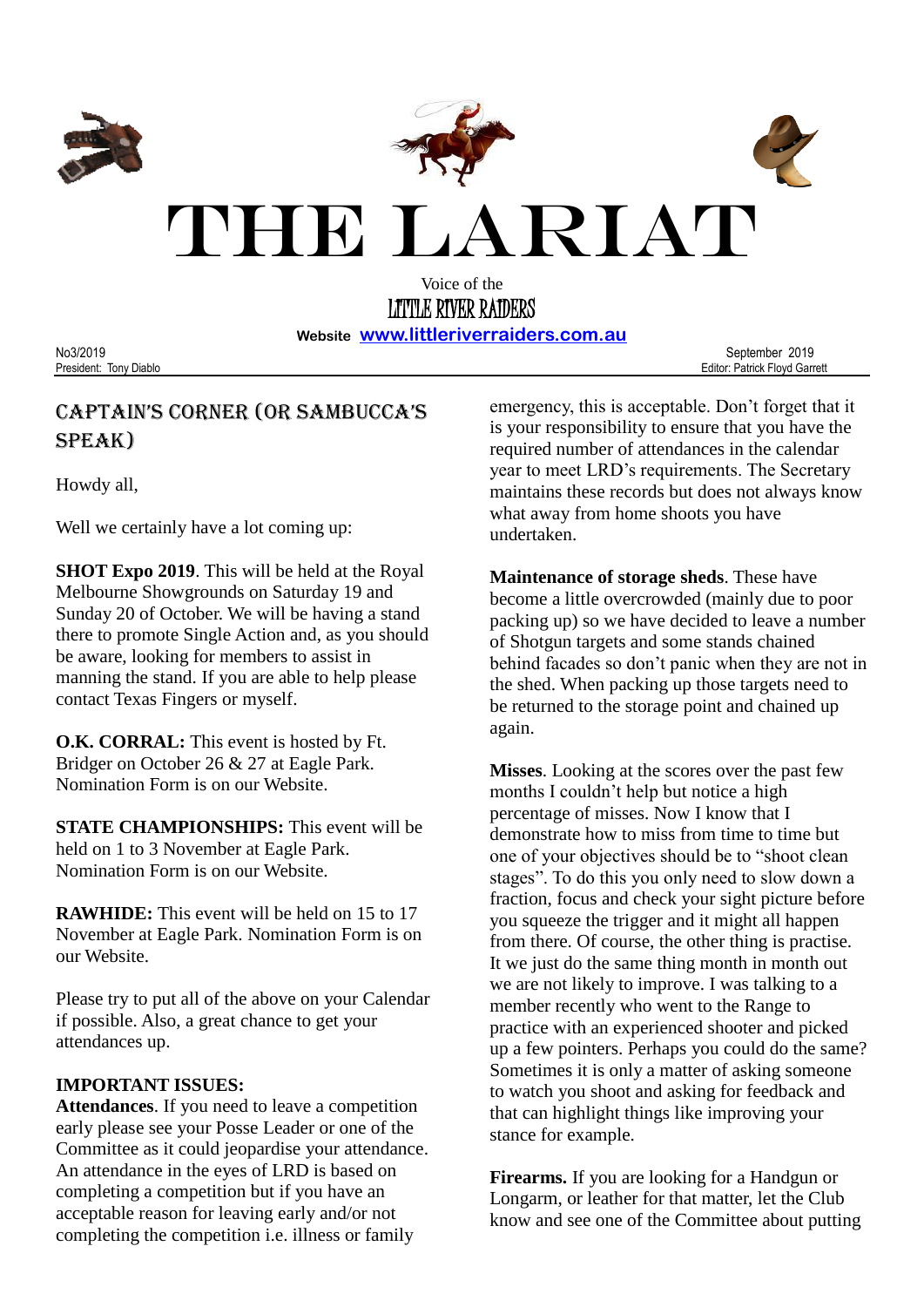a notice on the board in the Clubhouse. If we know you're looking and we know somebody selling we can put you together.

See u on the range. Regards,  $\mathscr{D}$ ambucca, Club Captain.

#### William Tecumseh Sherman AS A CIVIL WAR GENERAL

| Born                              | February 8, 1820<br>Lancaster, Ohio, U.S.                    |
|-----------------------------------|--------------------------------------------------------------|
| <b>Died</b>                       | February 14, 1891 (aged 71)<br>New York City, New York, U.S. |
|                                   | <b>Resting place</b> Calvary Cemetery                        |
| <b>Political party Republican</b> |                                                              |
| <b>Education</b>                  | <b>United States Military Academy</b>                        |
| <b>Signature</b>                  |                                                              |

### **First commissions and Bull Run**



Portrait by Mathew Brady, c. 1864

Sherman was first commissioned as [colonel](https://en.wikipedia.org/wiki/Colonel_(United_States)) of the [13th U.S. Infantry Regiment,](https://en.wikipedia.org/wiki/13th_Infantry_Regiment_(United_States)) effective May 14, 1861. This was a new regiment yet to be raised, and Sherman's first command was actually of a brigade of three-month volunteers, at the head of which he became one of the few Union officers to distinguish himself at the [First Battle of Bull Run](https://en.wikipedia.org/wiki/First_Battle_of_Bull_Run) on July 21, 1861, where he was grazed by bullets in the knee and shoulder. The disastrous Union defeat at Bull Run led Sherman to question his own judgment as an officer and the capacities of his volunteer troops. President Lincoln, however, was impressed by Sherman while visiting the troops on July 23 and promoted him to [brigadier](https://en.wikipedia.org/wiki/Brigadier_general_(United_States)) 

[general](https://en.wikipedia.org/wiki/Brigadier_general_(United_States)) of volunteers (effective May 17, 1861, with seniority in rank to [Ulysses S. Grant,](https://en.wikipedia.org/wiki/Ulysses_S._Grant) his future commander). He was assigned to serve under [Robert Anderson](https://en.wikipedia.org/wiki/Robert_Anderson_(Civil_War)) in the Department of the Cumberland in [Louisville,](https://en.wikipedia.org/wiki/Louisville,_Kentucky) Kentucky, and in October Sherman succeeded Anderson in command of the department. Sherman considered that his new assignment broke a promise from Lincoln that he

would not be given such a prominent position.

#### **Breakdown**

Having succeeded Anderson at Louisville, Sherman now had principal military responsibility for Kentucky, a border state in which Confederate troops held Columbus and Bowling Green and were present near the Cumberland Gap. He became exceedingly pessimistic about the outlook for his command and he complained frequently to Washington, D.C. about shortages while providing exaggerated estimates of the strength of the rebel forces. Critical press reports appeared about him after an October visit to Louisville by the secretary of war, [Simon Cameron,](https://en.wikipedia.org/wiki/Simon_Cameron) and in early November 1861 Sherman insisted that he be relieved. He was promptly replaced by Brigadier General [Don Carlos Buell](https://en.wikipedia.org/wiki/Don_Carlos_Buell) and transferred to [St. Louis,](https://en.wikipedia.org/wiki/St._Louis,_Missouri) Missouri. In December, he was put on leave by Maj. Gen. [Henry W. Halleck,](https://en.wikipedia.org/wiki/Henry_W._Halleck) commander of the [Department of the Missouri,](https://en.wikipedia.org/wiki/Department_of_the_Missouri) who considered him unfit for duty. Sherman went to Lancaster, Ohio, to recuperate. While he was at home, his wife Ellen wrote to his brother, Senator John Sherman, seeking advice. She complained of "that [melan](https://en.wikipedia.org/wiki/Melancholia_(temperament))[choly](https://en.wikipedia.org/wiki/Melancholia_(temperament)) insanity to which your family is subject". Sherman later wrote that the concerns of command "broke me down", and he admitted contemplating [suicide.](https://en.wikipedia.org/wiki/Suicide) His problems were compounded when the *Cincinnati Commercial* described him as "insane".

By mid-December 1861 Sherman had recovered sufficiently to return to service under Halleck in the Department of the Missouri. (In March, Halleck's command was redesignated the [Department](https://en.wikipedia.org/w/index.php?title=Department_of_the_Mississippi&action=edit&redlink=1)  [of the Mississippi](https://en.wikipedia.org/w/index.php?title=Department_of_the_Mississippi&action=edit&redlink=1) and enlarged to unify command in the West). Sherman's initial assignments were rear-echelon commands, first of an instructional barracks near St. Louis and then in command of the District of Cairo. Operating from [Paducah,](https://en.wikipedia.org/wiki/Paducah,_Kentucky) Kentucky, he provided logistical support for the operations of Brig. Gen. Ulysses S. Grant to capture [Fort Donelson](https://en.wikipedia.org/wiki/Battle_of_Fort_Donelson) (February 1862). Grant, the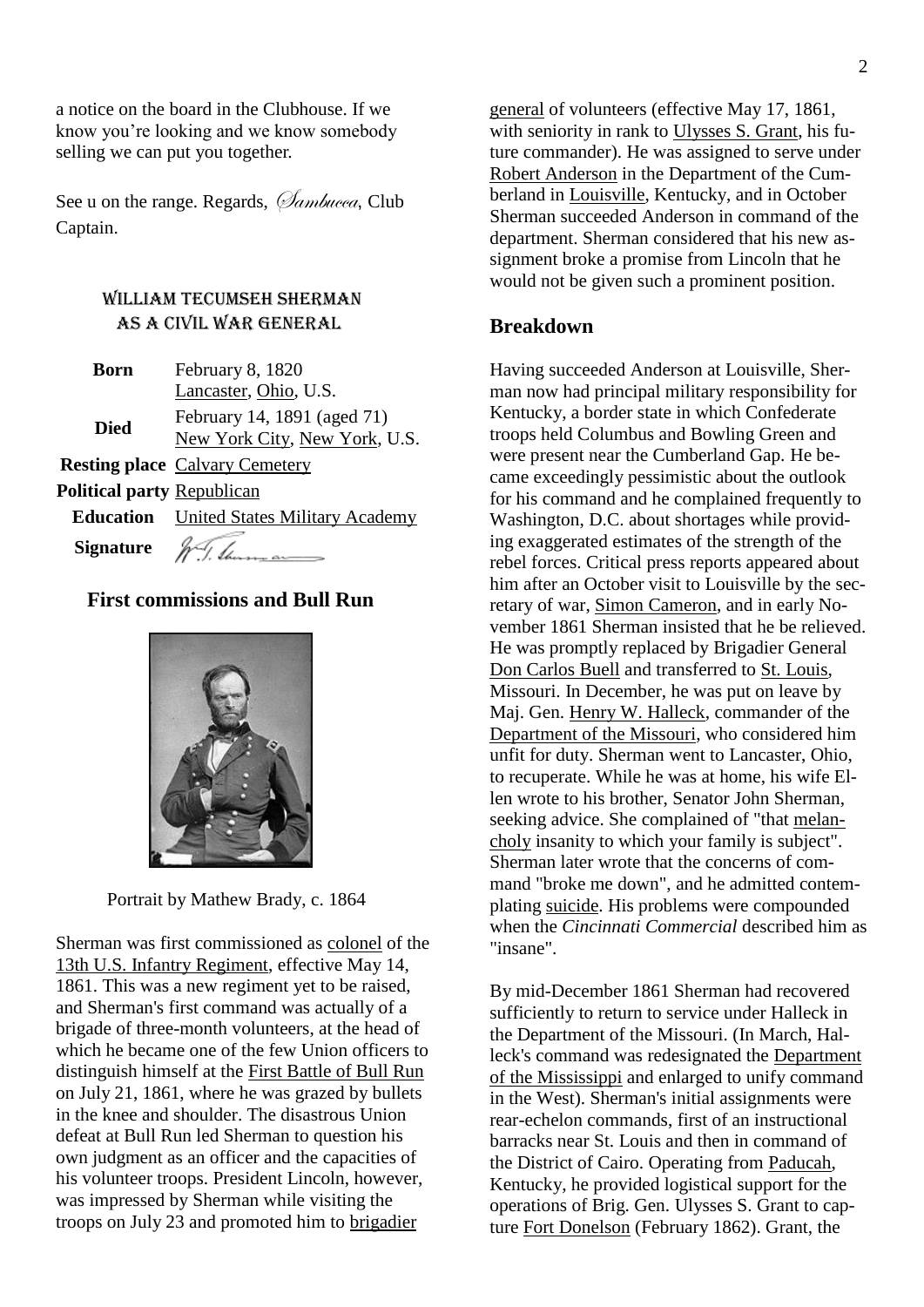previous commander of the District of Cairo, had recently won a major victory at [Fort Henry](https://en.wikipedia.org/wiki/Battle_of_Fort_Henry) (February 6, 1862) and been given command of the illdefined [District of West Tennessee.](https://en.wikipedia.org/wiki/District_of_West_Tennessee) Although Sherman was technically the senior officer at this time, he wrote to Grant, "I feel anxious about you as I know the great facilities [the Confederates] have of concentration by means of the River and R Road, but [I] have faith in you—Command me in any way."

#### **Shiloh**

After Grant captured Fort Donelson, Sherman got his wish to serve under Grant when he was assigned on March 1, 1862, to the [Army of West](https://en.wikipedia.org/wiki/Army_of_West_Tennessee)  [Tennessee](https://en.wikipedia.org/wiki/Army_of_West_Tennessee) as commander of the 5th [Division.](https://en.wikipedia.org/wiki/Division_(military)) His first major test under Grant was at the [Battle of](https://en.wikipedia.org/wiki/Battle_of_Shiloh)  [Shiloh.](https://en.wikipedia.org/wiki/Battle_of_Shiloh) The massive Confederate attack on the morning of April 6, 1862, took most of the senior Union commanders by surprise. Sherman had dismissed the intelligence reports received from militia officers, refusing to believe that Confederate General [Albert Sidney Johnston](https://en.wikipedia.org/wiki/Albert_Sidney_Johnston) would leave his base at [Corinth.](https://en.wikipedia.org/wiki/Corinth,_Mississippi) He took no precautions beyond strengthening his picket lines, and refused to entrench, build [abatis,](https://en.wikipedia.org/wiki/Abatis) or push out reconnaissance patrols. At Shiloh, he may have wished to avoid appearing overly alarmed in order to escape the kind of criticism he had received in Kentucky. He had written to his wife that, if he took more precautions, "they'd call me crazy again".

Despite being caught unprepared by the attack, Sherman rallied his division and conducted an orderly, fighting retreat that helped avert a disastrous Union rout. Finding Grant at the end of the day sitting under an oak tree in the darkness and smoking a cigar, Sherman felt, in his words, "some wise and sudden instinct not to mention retreat". In what would become one of the most notable conversations of the war, Sherman said simply: "Well, Grant, we've had the devil's own day, haven't we?" After a puff of his cigar, Grant replied calmly: "Yes. Lick 'em tomorrow, though." Sherman proved instrumental to the successful Union counterattack of April 7, 1862. At Shiloh, Sherman was wounded twice—in the hand and shoulder—and had three horses shot out from under him. His performance was praised by Grant and Halleck and after the battle, and he was promoted to [major general](https://en.wikipedia.org/wiki/Major_General#United_States) of volunteers, effective May 1, 1862.

Beginning in late April, a Union force of 100,000 moved slowly against [Corinth,](https://en.wikipedia.org/wiki/Siege_of_Corinth) under Halleck's command with Grant relegated to second-incommand; Sherman commanded the division on the extreme right of the Union's right wing (under George H. Thomas). Shortly after the Union forces occupied Corinth on May 30, Sherman persuaded Grant not to leave his command, despite the serious difficulties he was having with Halleck. Sherman offered Grant an example from his own life, "Before the battle of Shiloh, I was cast down by a mere newspaper assertion of 'crazy', but that single battle gave me new life, and I'm now in high feather." He told Grant that, if he remained in the army, "some happy accident might restore you to favour and your true place". In July, Grant's situation improved when Halleck left for the East to become general-in-chief, and Sherman became the military governor of occupied Memphis.

#### **Vicksburg**

The careers of both officers ascended considerably after that time. In Sherman's case, this was in part because he developed close personal ties to Grant during the two years they served together in the West. During the long and complicated campaign against Vicksburg, one newspaper complained that the "army was being ruined in mudturtle expeditions, under the leadership of a drunkard [Grant], whose confidential adviser [Sherman] was a [lunatic"](https://en.wikipedia.org/wiki/Lunatic).<sup>[1]</sup>

Sherman's military record in 1862–63 was mixed. In December 1862, forces under his command suffered a severe repulse at the [Battle of Chicka](https://en.wikipedia.org/wiki/Battle_of_Chickasaw_Bayou)[saw Bayou,](https://en.wikipedia.org/wiki/Battle_of_Chickasaw_Bayou) just north of [Vicksburg,](https://en.wikipedia.org/wiki/Vicksburg,_Mississippi) Mississippi.[\[58\]](https://en.wikipedia.org/wiki/William_Tecumseh_Sherman#cite_note-58) Soon after, his [XV Corps](https://en.wikipedia.org/wiki/XV_Corps_(ACW)) was ordered to join Maj. Gen. [John A. McClernand](https://en.wikipedia.org/wiki/John_A._McClernand) in his successful assault on [Arkansas Post,](https://en.wikipedia.org/wiki/Battle_of_Arkansas_Post) generally regarded as a politically motivated distraction from the effort to capture Vicksburg. Before the [Vicks](https://en.wikipedia.org/wiki/Vicksburg_Campaign)[burg Campaign](https://en.wikipedia.org/wiki/Vicksburg_Campaign) in the spring of 1863, Sherman expressed serious reservations about the wisdom of Grant's unorthodox strategy, but he went on to perform well in that campaign under Grant's supervision.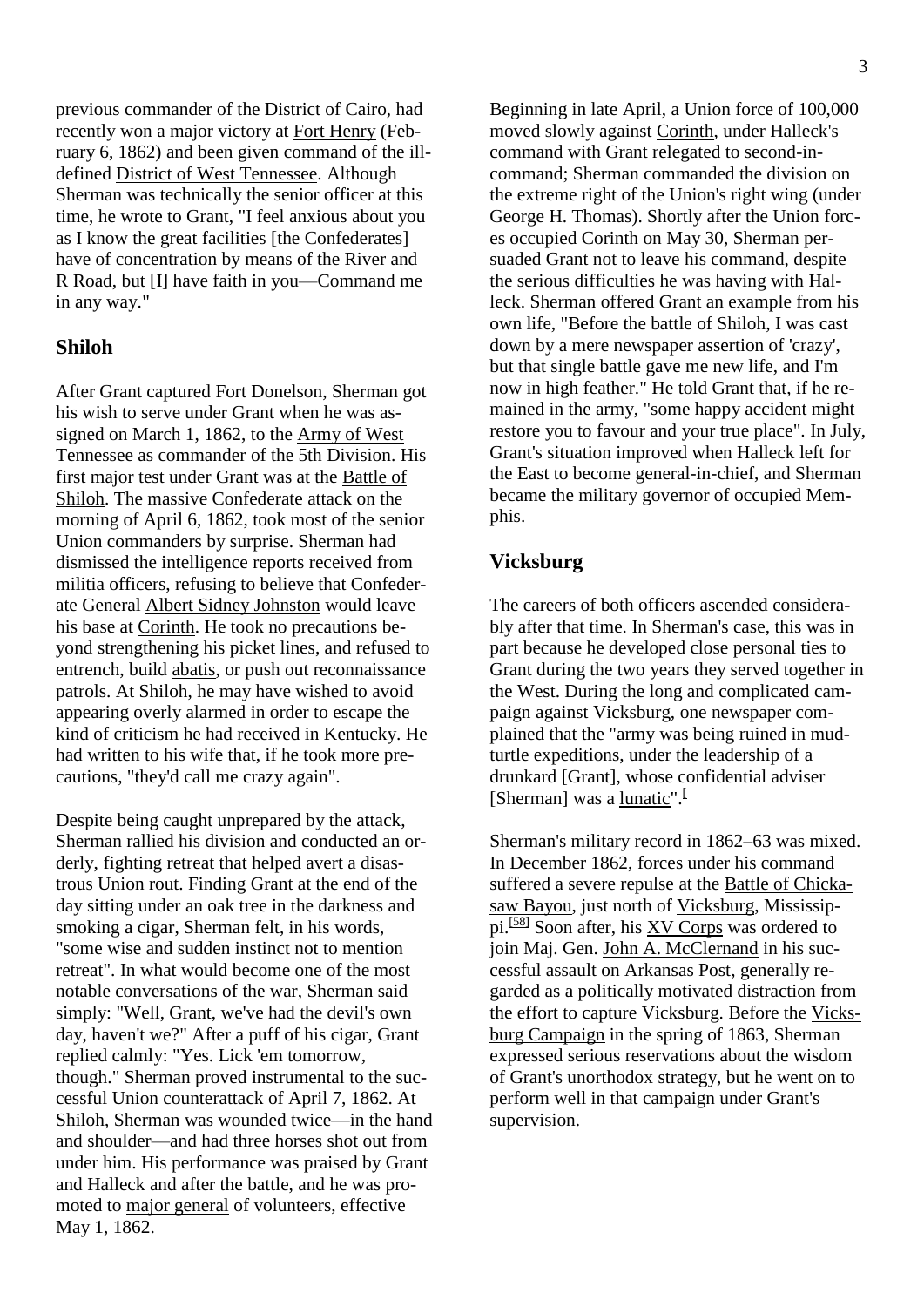The historian [John D. Winters](https://en.wikipedia.org/wiki/John_D._Winters) in *The Civil War in Louisiana* (1963) describes Sherman:

... He had yet [before Vicksburg] to display any marked talents for leadership. Sherman, beset by hallucinations and unreasonable fears and finally contemplating suicide, had been relieved from command in Kentucky. He later began a new climb to success at Shiloh and Corinth under Grant. Still, if he muffed his Vicksburg assignment, which had begun unfavourably, he would rise no higher. As a man, Sherman was an eccentric mixture of strength and weakness. Although he was impatient, often irritable and depressed, petulant, headstrong, and unreasonably gruff, he had solid soldierly qualities. His men swore by him, and most of his fellow officers admired him.

#### **Chattanooga**



Map of the Battles for Chattanooga, 1863

After the surrender of Vicksburg to the Union forces under Grant on July 4, 1863, Sherman was given the rank of brigadier general in the [regular](https://en.wikipedia.org/wiki/Regular_Army_(United_States))  [army,](https://en.wikipedia.org/wiki/Regular_Army_(United_States)) in addition to his rank as a major general of volunteers. Sherman's family came from Ohio to visit his camp near Vicksburg; his nine-year-old son, Willie, the Little Sergeant, died from [typhoid](https://en.wikipedia.org/wiki/Typhoid_fever)  [fever](https://en.wikipedia.org/wiki/Typhoid_fever) contracted during the trip.

Command in the West was unified under Grant [\(Military Division of the Mississippi\)](https://en.wikipedia.org/wiki/Military_Division_of_the_Mississippi), and Sherman succeeded Grant in command of the [Army of](https://en.wikipedia.org/wiki/Army_of_the_Tennessee)  [the Tennessee.](https://en.wikipedia.org/wiki/Army_of_the_Tennessee) Following the defeat of the [Army](https://en.wikipedia.org/wiki/Army_of_the_Cumberland)  [of the Cumberland](https://en.wikipedia.org/wiki/Army_of_the_Cumberland) at the [Battle of Chickamauga](https://en.wikipedia.org/wiki/Battle_of_Chickamauga) by Confederate General [Braxton Bragg's](https://en.wikipedia.org/wiki/Braxton_Bragg) [Army of](https://en.wikipedia.org/wiki/Army_of_Tennessee)  [Tennessee,](https://en.wikipedia.org/wiki/Army_of_Tennessee) the army was besieged in [Chattanoo](https://en.wikipedia.org/wiki/Chattanooga,_Tennessee)[ga, Tennessee.](https://en.wikipedia.org/wiki/Chattanooga,_Tennessee) Sherman's troops were sent to relieve them. While traveling to Chattanooga, Sherman departed Memphis on a train that arrived at the [Battle of Collierville,](https://en.wikipedia.org/wiki/First_Battle_of_Collierville) Tennessee, while the Union garrison there was under attack on October 11, 1863. General Sherman took command of the 550 men and successfully defended against an attack of 3,500 Confederate cavalry.

During the [Chattanooga Campaign](https://en.wikipedia.org/wiki/Chattanooga_Campaign) in November, under Grant's overall command, Sherman quickly took his assigned target of Billy Goat Hill at the north end of Missionary Ridge, only to discover that it was not part of the ridge at all, but rather a detached spur separated from the main spine by a rock-strewn ravine. When he attempted to attack the main spine at Tunnel Hill, his troops were repeatedly repelled by [Patrick Cleburne'](https://en.wikipedia.org/wiki/Patrick_Cleburne)s heavy division, the best unit in Bragg's army. Sherman's efforts were assisted by [George Henry Thomas's](https://en.wikipedia.org/wiki/George_Henry_Thomas) army's successful assault on the centre of the Confederate line, a movement originally intended as a diversion. Subsequently, Sherman led a column to relieve Union forces under [Ambrose Burnside](https://en.wikipedia.org/wiki/Ambrose_Burnside) thought to be in peril at [Knoxville.](https://en.wikipedia.org/wiki/Knoxville_Campaign) In February 1864, he led an expedition to [Meridian, Mississip](https://en.wikipedia.org/wiki/Battle_of_Meridian)[pi,](https://en.wikipedia.org/wiki/Battle_of_Meridian) to disrupt Confederate infrastructure.



Map of Sherman's campaigns in Georgia and the Carolinas, 1864–1865

Despite this mixed record, Sherman enjoyed Grant's confidence and friendship. When Lincoln called Grant east in the spring of 1864 to take command of all the Union armies, Grant appointed Sherman (by then known to his soldiers as "Uncle Billy") to succeed him as head of the [Mili](https://en.wikipedia.org/wiki/Military_Division_of_the_Mississippi)[tary Division of the Mississippi,](https://en.wikipedia.org/wiki/Military_Division_of_the_Mississippi) which entailed command of Union troops in the [Western Theatre](https://en.wikipedia.org/wiki/Western_Theater_of_the_American_Civil_War) of the war. As Grant took overall command of the armies of the United States, Sherman wrote to him outlining his strategy to bring the war to an end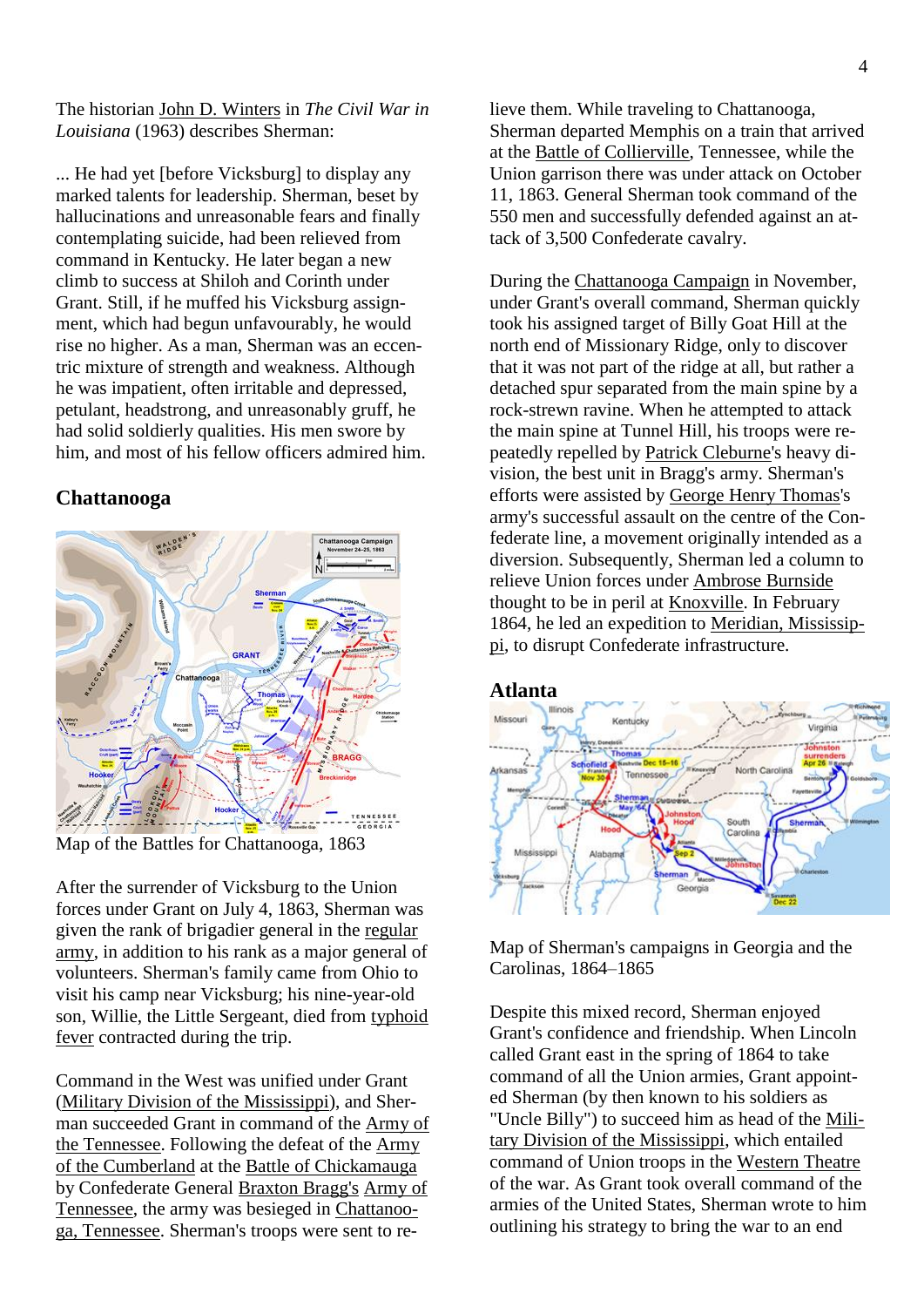concluding that "if you can whip [Lee](https://en.wikipedia.org/wiki/Robert_E._Lee) and I can march to the Atlantic I think ol' [Uncle Abe](https://en.wikipedia.org/wiki/Abraham_Lincoln) will give us twenty days leave to see the young folks."

Sherman proceeded to invade the state of [Georgia](https://en.wikipedia.org/wiki/Georgia_(U.S._state)) with three armies: the 60,000-strong [Army of the](https://en.wikipedia.org/wiki/Army_of_the_Cumberland)  [Cumberland](https://en.wikipedia.org/wiki/Army_of_the_Cumberland) under [George Henry Thomas,](https://en.wikipedia.org/wiki/George_Henry_Thomas) the 25,000-strong [Army of the Tennessee](https://en.wikipedia.org/wiki/Army_of_the_Tennessee) under [James B. McPherson,](https://en.wikipedia.org/wiki/James_B._McPherson) and the 13,000-strong [Army](https://en.wikipedia.org/wiki/Army_of_the_Ohio)  [of the Ohio](https://en.wikipedia.org/wiki/Army_of_the_Ohio) under [John M. Schofield.](https://en.wikipedia.org/wiki/John_M._Schofield) He fought a lengthy campaign of [manoeuvre](https://en.wikipedia.org/wiki/Flanking_maneuver) through mountainous terrain against Confederate General [Jo](https://en.wikipedia.org/wiki/Joseph_E._Johnston)[seph E. Johnston'](https://en.wikipedia.org/wiki/Joseph_E._Johnston)s [Army of Tennessee,](https://en.wikipedia.org/wiki/Army_of_Tennessee) attempting a direct assault only at the disastrous [Battle of](https://en.wikipedia.org/wiki/Battle_of_Kennesaw_Mountain)  [Kennesaw Mountain.](https://en.wikipedia.org/wiki/Battle_of_Kennesaw_Mountain) In July, the cautious Johnston was replaced by the more aggressive [John](https://en.wikipedia.org/wiki/John_Bell_Hood)  [Bell Hood,](https://en.wikipedia.org/wiki/John_Bell_Hood) who played to Sherman's strength by challenging him to direct battles on open ground. Meanwhile, in August, Sherman "learned that I had been commissioned a major-general in the regular army, which was unexpected, and not desired until successful in the capture of Atlanta."

Sherman's [Atlanta Campaign](https://en.wikipedia.org/wiki/Atlanta_Campaign) concluded successfully on September 2, 1864, with the capture of the city, which Hood had been forced to abandon. This success made Sherman a household name and helped ensure Lincoln's [presidential re](https://en.wikipedia.org/wiki/1864_United_States_presidential_election)[election](https://en.wikipedia.org/wiki/1864_United_States_presidential_election) in November. In August, the [Democratic](https://en.wikipedia.org/wiki/Democratic_Party_(United_States))  [Party](https://en.wikipedia.org/wiki/Democratic_Party_(United_States)) had nominated as its candidate [George B.](https://en.wikipedia.org/wiki/George_B._McClellan)  [McClellan,](https://en.wikipedia.org/wiki/George_B._McClellan) the popular former Union army commander, and it had seemed likely that Lincoln would lose to McClellan. Lincoln's defeat could well have meant the victory of the Confederacy, as the Democratic Party platform called for peace negotiations based on the acknowledgment of the Confederacy's independence. Thus the capture of Atlanta, coming when it did, may have been Sherman's greatest contribution to the Union cause.

After ordering almost all civilians to leave the city in September, Sherman gave instructions that all military and government buildings in Atlanta be burned, although many private homes and shops were burned as well. This was to set a precedent for future behaviour by his armies.

### **March to the Sea**



Green-Meldrim house, where Sherman stayed after taking Savannah in 1864

#### [Sherman's March to the Sea](https://en.wikipedia.org/wiki/Sherman%27s_March_to_the_Sea)

During September and October, Sherman and Hood played cat-and-mouse in north Georgia (and Alabama) as Hood threatened Sherman's communications to the north. Eventually, Sherman won approval from his superiors for a plan to cut loose from his communications and march south, having advised Grant that he could "make Georgia howl". This created the threat that Hood would move north into Tennessee. Trivializing that threat, Sherman reportedly said that he would "give [Hood] his rations" to go in that direction as "my business is down south". However, Sherman left forces under Maj. Gens. George H. Thomas and John M. Schofield to deal with Hood; their forces eventually smashed Hood's army in the battles of [Franklin](https://en.wikipedia.org/wiki/Second_Battle_of_Franklin) (November 30) and [Nashville](https://en.wikipedia.org/wiki/Battle_of_Nashville) (December 15–16). Meanwhile, after the November elections, Sherman began a march with 62,000 men to the port of [Savannah,](https://en.wikipedia.org/wiki/Savannah,_Georgia) Georgia, living off the land and causing, by his own estimate, more than \$100 million in property damage. Sherman called this harsh tactic of material war "hard war," often seen as a species of [total war.](https://en.wikipedia.org/wiki/Total_war) At the end of this campaign, known as Sherman's March to the Sea, his troops captured Savannah on December 21, 1864. Sherman then dispatched a famous message to Lincoln, offering him the city as a Christmas present. Sherman's success in Georgia received ample coverage in the Northern press at a time when Grant seemed to be making little progress in his fight against Confederate General [Robert E. Lee'](https://en.wikipedia.org/wiki/Robert_E._Lee)s [Army of Northern Virginia.](https://en.wikipedia.org/wiki/Army_of_Northern_Virginia) A bill was introduced in Congress to promote Sherman to Grant's rank of [lieutenant general,](https://en.wikipedia.org/wiki/Lieutenant_general_(United_States)) probably with a view towards having him replace Grant as commander of the Union Army.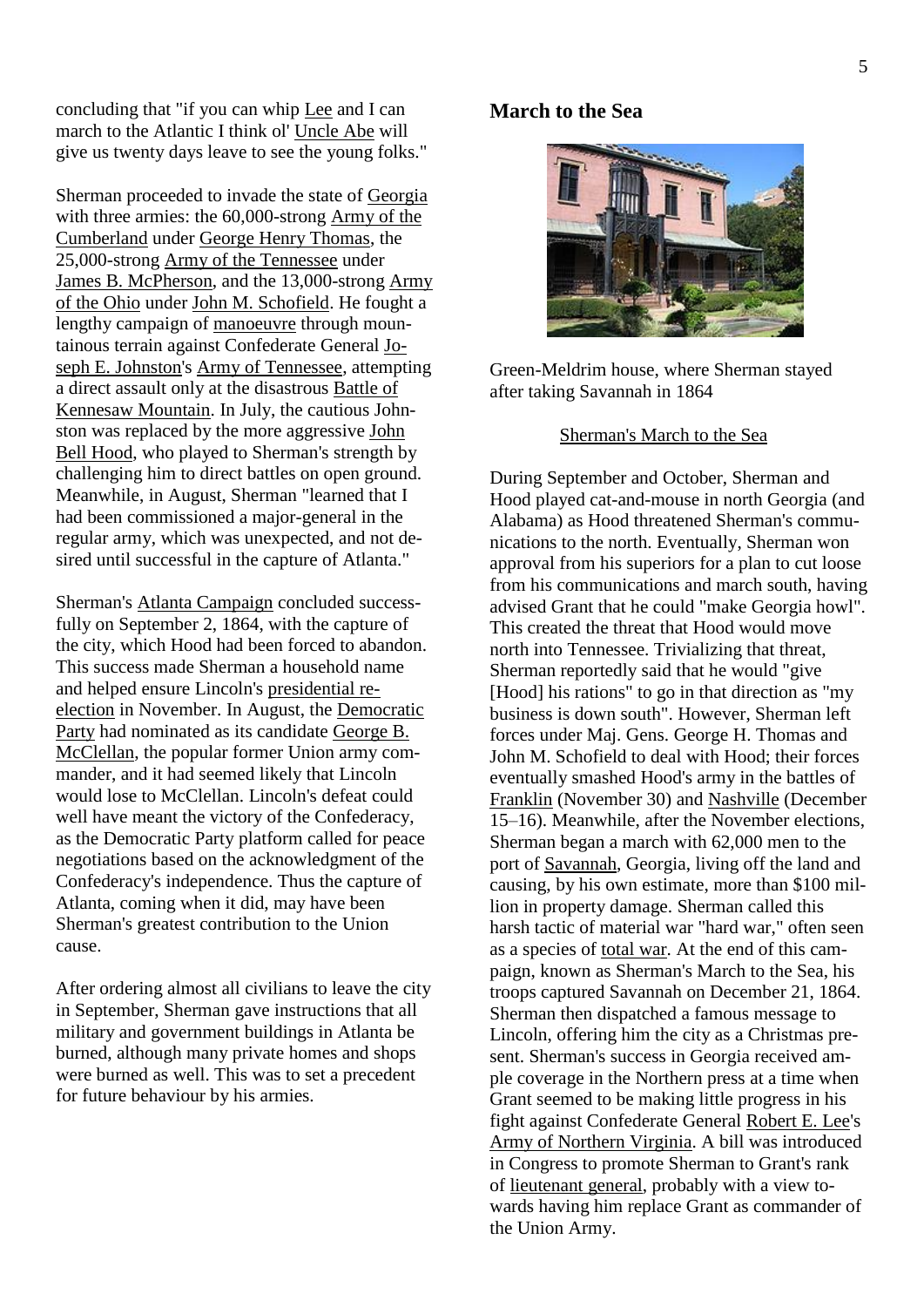Sherman wrote both to his brother, Senator John Sherman, and to General Grant vehemently repudiating any such promotion. According to a wartime account, it was around this time that Sherman made his memorable declaration of loyalty to Grant.

General Grant *is a great general*. I know him well. He stood by me when I was crazy, and I stood by him when he was drunk; and now, sir, we stand by each other always.

While in Savannah, Sherman learned from a newspaper that his infant son Charles Celestine had died during the [Savannah Campaign;](https://en.wikipedia.org/wiki/Savannah_Campaign) the general had never seen the child.



General Sherman with Generals [Howard,](https://en.wikipedia.org/wiki/Oliver_Otis_Howard) [Logan,](https://en.wikipedia.org/wiki/John_A._Logan) [Hazen,](https://en.wikipedia.org/wiki/William_Babcock_Hazen) [Davis,](https://en.wikipedia.org/wiki/Jefferson_C._Davis) [Slocum,](https://en.wikipedia.org/wiki/Henry_Warner_Slocum) and [Mower,](https://en.wikipedia.org/wiki/Joseph_A._Mower) photographed by [Mathew Brady,](https://en.wikipedia.org/wiki/Mathew_Brady) May 1865

#### **Final campaigns in the Carolinas**

Main article: [Carolinas Campaign](https://en.wikipedia.org/wiki/Carolinas_Campaign)

Grant then ordered Sherman to embark his army on steamers and join the Union forces confronting Lee in Virginia, but Sherman instead persuaded Grant to allow him to march north through [the](https://en.wikipedia.org/wiki/Carolinas_Campaign)  [Carolinas,](https://en.wikipedia.org/wiki/Carolinas_Campaign) destroying everything of military value along the way, as he had done in Georgia. He was particularly interested in targeting [South Carolina,](https://en.wikipedia.org/wiki/South_Carolina) the first state to [secede](https://en.wikipedia.org/wiki/Ordinance_of_Secession) from the Union, because of the effect that it would have on Southern morale. His army proceeded north through South Carolina against light resistance from the troops of Confederate General [Joseph E. Johnston.](https://en.wikipedia.org/wiki/Joseph_E._Johnston) Upon hearing that Sherman's men were advancing on [corduroy](https://en.wikipedia.org/wiki/Corduroy_road)  [roads](https://en.wikipedia.org/wiki/Corduroy_road) through the [Salkehatchie](https://en.wikipedia.org/wiki/Salkehatchie_River) [swamps](https://en.wikipedia.org/wiki/Swamp) at a rate of a dozen miles per day, Johnston "made up his mind that there had been no such army in existence since the days of [Julius Caesar.](https://en.wikipedia.org/wiki/Caesar%27s_Rhine_bridges)"

Sherman [captured the state capital](https://en.wikipedia.org/wiki/Capture_of_Columbia) of [Columbia,](https://en.wikipedia.org/wiki/Columbia,_South_Carolina) South Carolina, on February 17, 1865. Fires began that night and by next morning most of the central city was destroyed. The burning of Columbia has engendered controversy ever since, with some claiming the fires were accidental, others a deliberate act of vengeance, and still others that the retreating Confederates burned bales of cotton on their way out of town.



*The Burning of Columbia, South Carolina* (1865) by [William Waud](https://en.wikipedia.org/wiki/William_Waud) for *[Harper's Weekly](https://en.wikipedia.org/wiki/Harper%27s_Weekly)*

Local Native American [Lumbee](https://en.wikipedia.org/wiki/Lumbee) guides helped Sherman's army cross the [Lumber River,](https://en.wikipedia.org/wiki/Lumber_River) which was flooded by torrential rains, into [North Caroli](https://en.wikipedia.org/wiki/North_Carolina)[na.](https://en.wikipedia.org/wiki/North_Carolina) According to Sherman, the trek across the Lumber River, and through the swamps, [pocosins,](https://en.wikipedia.org/wiki/Pocosin) and creeks of [Robeson County](https://en.wikipedia.org/wiki/Robeson_County) was "the damned-est marching I ever saw."<sup>[\[83\]](https://en.wikipedia.org/wiki/William_Tecumseh_Sherman#cite_note-83)</sup> Thereafter, his troops did little damage to the civilian infrastructure, as North Carolina, unlike its southern neighbour, was regarded by his men as a reluctant Confederate state, having been the second from last state to secede from the Union, before Tennessee. Sherman's final significant military engagement was a victory over Johnston's troops at the [Battle of](https://en.wikipedia.org/wiki/Battle_of_Bentonville)  [Bentonville,](https://en.wikipedia.org/wiki/Battle_of_Bentonville) March 19–21. He soon rendezvoused at [Goldsborough, North Carolina,](https://en.wikipedia.org/wiki/Goldsboro,_North_Carolina) with Union troops awaiting him there after the capture of Fort Fisher and Wilmington.

In late March, Sherman briefly left his forces and travelled to [City Point, Virginia,](https://en.wikipedia.org/wiki/City_Point,_Virginia) to consult with Grant. Lincoln happened to be at City Point at the same time, allowing the only three-way meetings of Lincoln, Grant, and Sherman during the war.

#### **Confederate surrender**

Following Lee's surrender to Grant at [Appomattox](https://en.wikipedia.org/wiki/Appomattox_Court_House_National_Historical_Park)  [Court House](https://en.wikipedia.org/wiki/Appomattox_Court_House_National_Historical_Park) and the [assassination of President](https://en.wikipedia.org/wiki/Assassination_of_Abraham_Lincoln)  [Lincoln,](https://en.wikipedia.org/wiki/Assassination_of_Abraham_Lincoln) Sherman met with Johnston in mid-April at [Bennett Place](https://en.wikipedia.org/wiki/Bennett_Place) in [Durham,](https://en.wikipedia.org/wiki/Durham,_North_Carolina) North Carolina, to negotiate a Confederate surrender. At the insist